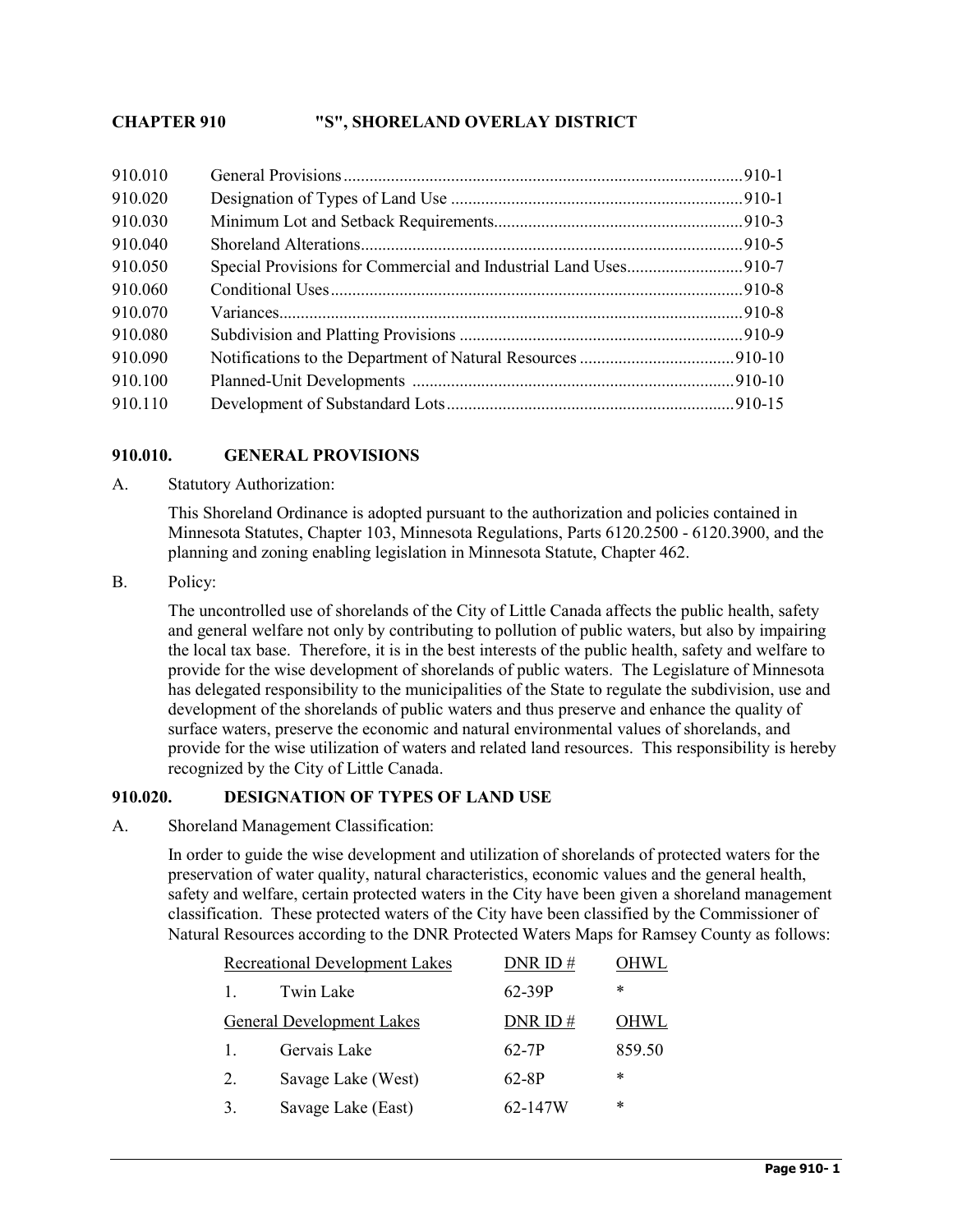|     | Round Lake                  | 62-9P   | ∗ |
|-----|-----------------------------|---------|---|
| .5. | <b>Blacktern Pond</b>       | 62-129W | * |
| 6.  | Unnamed Wetland (Section 8, |         |   |
|     | Township 29, Range 22)      | 62-154W | * |
|     |                             |         |   |

\* OHWL not determined by DNR.

#### B. Shoreland District:

The shorelands of the City of Little Canada are hereby designated as a Shoreland Overlay District. The purpose of the Shoreland Overlay District is to provide for the wise utilization of shoreland areas in order to preserve the quality and natural character of these protected waters of the City

1. Permitted Uses.

All permitted uses allowed and regulated by the applicable zoning district as indicated on the official Zoning Map of the City.

2. Conditional Uses.

All conditional uses and applicable attached conditions allowed and regulated by the applicable zoning district underlying this Shoreland District as indicated on the Official Zoning Map of the City.

3. Substandard Uses.

Any uses of the shorelands in existence prior to the date of enactment of this Ordinance which are permitted within the applicable zoning district, but do not meet the minimum lot area, setbacks or other dimensional requirements of this Ordinance are substandard uses. However, structural alterations which substantially increase the substandard dimension may not be allowed.

- a. Deck additions may be allowed without a variance to a structure not meeting the required setback from the ordinary high-water level if all of the following criteria and standards are met:
	- (1) The structure existed on the date the structure setbacks were established;
	- (2) A thorough evaluation of the property and structure reveals no reasonable location for a deck meeting or exceeding the existing ordinary high-water level setback of the structure;
	- (3) The deck encroachment toward the ordinary high-water level does not exceed fifteen (15) percent of the existing setback of the structure from the ordinary high water level or does not encroach closer than thirty (30) feet, whichever is more restrictive; and
	- (4) The deck is constructed primarily of wood, and is not roofed or screened.
- 4. Prohibited Uses.

Any uses which are not permitted or conditional uses as regulated by the applicable zoning district underlying this Shoreland District as indicated on the Official Zoning Map of the City.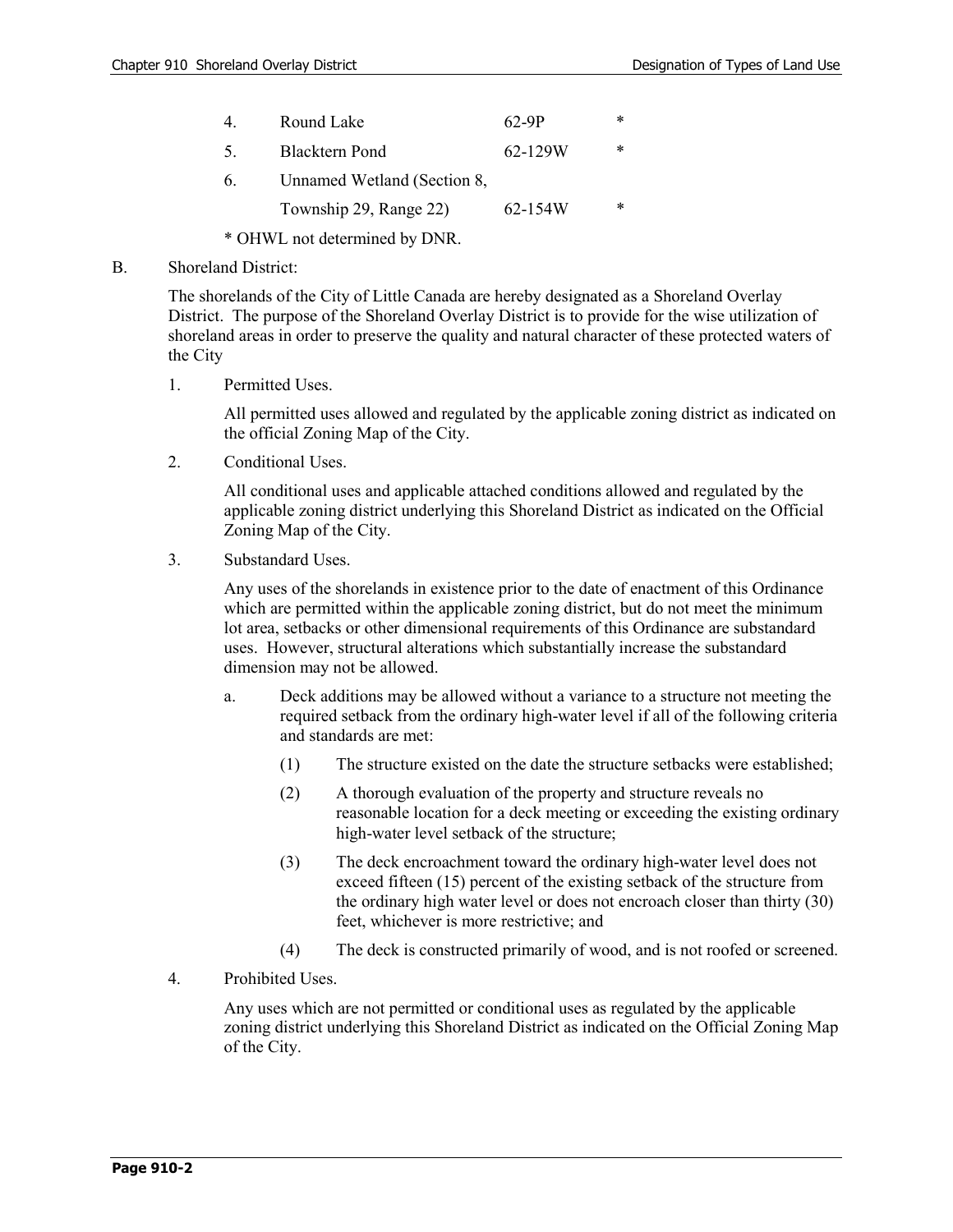# **910.030. MINIMUM LOT AND SETBACK REQUIREMENTS**

| A. |                                            | Recreational<br><b>Development</b> | General<br><b>Development</b> | <b>Tributary</b><br><b>River</b><br><b>Segments</b>           |
|----|--------------------------------------------|------------------------------------|-------------------------------|---------------------------------------------------------------|
|    | Lot Area Above OHW                         |                                    |                               |                                                               |
|    | Sewered, Riparian                          |                                    |                               |                                                               |
|    | Single                                     | 20,000 SF                          | 15,000 SF                     | N/A                                                           |
|    | Duplex                                     | 35,000 SF                          | 26,000 SF                     |                                                               |
|    | Triplex                                    | 50,000 SF                          | 38,000 SF                     |                                                               |
|    | Quad                                       | 65,000 SF                          | 49,000 SF                     |                                                               |
|    | Sewered, Non-riparian                      |                                    |                               |                                                               |
|    | Single                                     | 15,000 SF                          | 10,000 SF                     | N/A                                                           |
|    | Duplex                                     | 26,000 SF                          | 17,500 SF                     |                                                               |
|    | Triplex                                    | 38,000 SF                          | 25,000 SF                     |                                                               |
|    | Quad                                       | 49,000 SF                          | 32,500 SF                     |                                                               |
| В. | Lot Width at OHW                           |                                    |                               |                                                               |
|    | Sewered, Riparian                          |                                    |                               |                                                               |
|    | Single                                     | 75 feet                            | 75 feet                       | 75 feet                                                       |
|    | Duplex                                     | 135 feet                           | 135 feet                      | 115 feet                                                      |
|    | Triplex                                    | 195 feet                           | 195 feet                      | 150 feet                                                      |
|    | Quad                                       | 255 feet                           | 255 feet                      | 190 feet                                                      |
|    | Sewered, Non-riparian                      |                                    |                               |                                                               |
|    | Single                                     | 75 feet                            | 75 feet                       | 75 feet                                                       |
|    | Duplex                                     | 135 feet                           | 135 feet                      | $115$ feet                                                    |
|    | Triplex                                    | 190 feet                           | 190 feet                      | 150 feet                                                      |
|    | Quad                                       | 245 feet                           | 245 feet                      | 190 feet                                                      |
| C. | Setback from OHW <sup>1</sup>              | 75 feet                            | 50 feet                       | 30 feet                                                       |
| D. | Setback from public<br>street $2$          |                                    |                               |                                                               |
|    | Abutting federal, state<br>or county trunk |                                    |                               |                                                               |
|    | highway                                    | 50 feet                            | 50 feet                       | 50 feet                                                       |
|    | Abutting                                   |                                    |                               |                                                               |
|    | town road or                               |                                    |                               |                                                               |
|    | public street                              | 30 feet                            | 30 feet                       | 30 feet                                                       |
| Е. | Maximum impervious                         |                                    |                               |                                                               |
|    | surface to lot area                        |                                    |                               |                                                               |
|    | ratio <sup>2</sup>                         | 30 percent                         | 30 percent                    | 30 percent                                                    |
| F. | Maximum building                           |                                    |                               |                                                               |
|    | height                                     | 35 feet                            | 35 feet                       | 25/35 feet                                                    |
| G. | Side yard setbacks                         |                                    |                               | District standard unless abutting water body - then "C" above |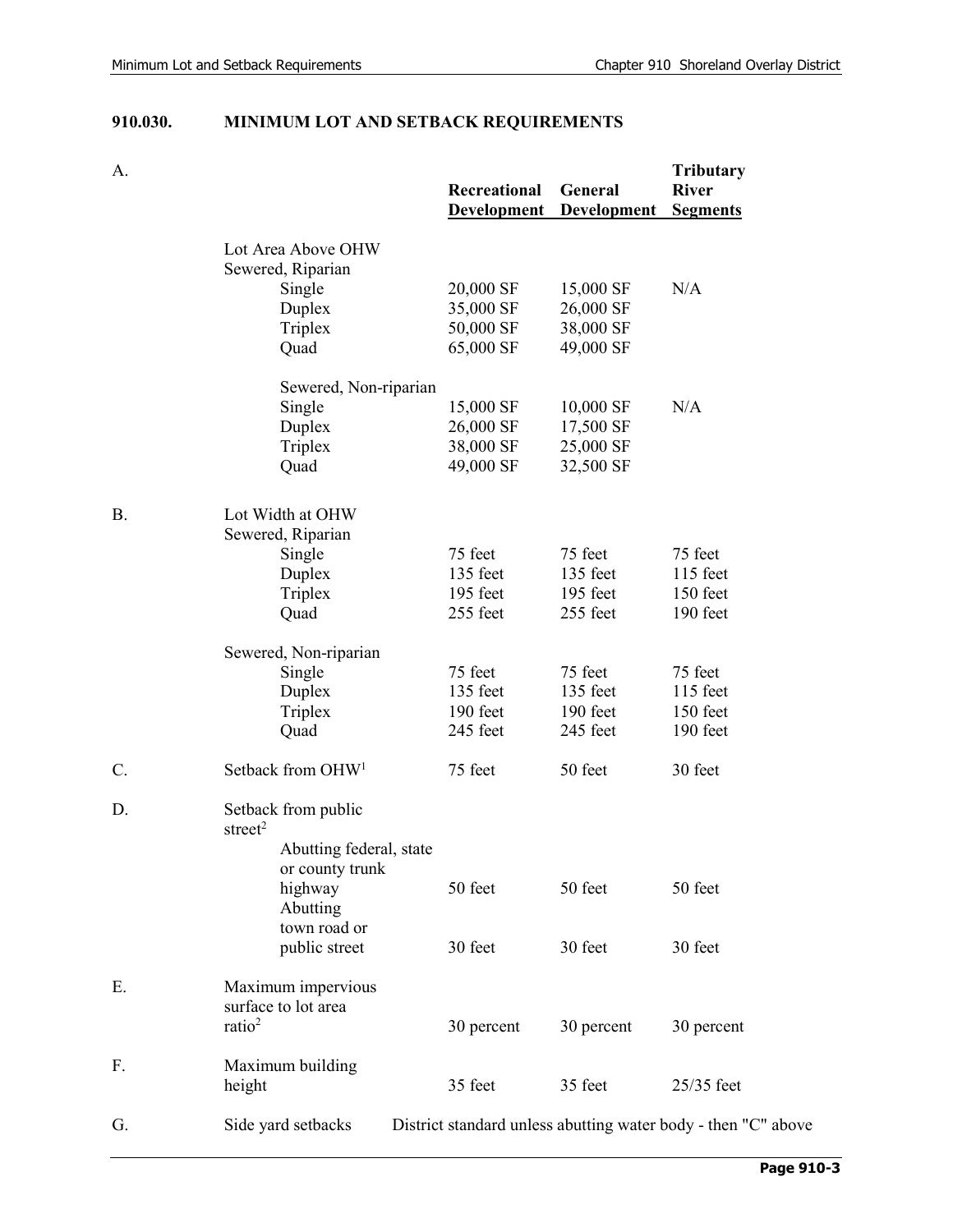| Η. | Setback of roads/<br>parking/other<br>impervious surfaces<br>from $OHW3$              | 50 feet | 50 feet | 50 feet |
|----|---------------------------------------------------------------------------------------|---------|---------|---------|
| Ι. | Structure height<br>(lowest floor)<br>above highest<br>known water level <sup>4</sup> | 3 feet  | 3 feet  | 3 feet  |

- <sup>1</sup> Setback requirements from the ordinary high-water mark shall not apply to piers and docks. Where development exists on both sides of a proposed building site, building setbacks may be altered to more closely conform to adjacent setbacks.
- <sup>2</sup> Maximum may be exceeded up to 75 percent of lot area subject to submission of a shoreland impact plan specified in Section 910.090 and provided by Council.
- <sup>3</sup> Where feasible and practical, all roads and parking areas shall meet the setback requirements established for structure in "C" above. Natural vegetation or other natural materials shall be required in order to screen parking areas when viewed from the water. Parking areas of more than four (4) spaces shall be screened in accordance with a landscaping plan submitted and approved by the City Council.
- J. Does not include piers and docks.
- K. Stairways, Lifts and Landings.

Stairways and lifts are the preferred alternative to major topographic alterations for achieving access up and down bluffs and steep slopes to shore areas. Stairways and lifts must meet the following design requirements:

- 1. Stairways and lifts must not exceed four feet in width on residential lots. Wider stairways may be used for commercial properties, public open-space recreational properties, and planned unit developments;
- 2. Landings for stairways and lifts on residential lots must not exceed thirty-two (32) square feet in area. Landings larger than thirty-two (32) square feet may be used for commercial properties, public open-space recreational properties, and planned unit developments;
- 3. Canopies or roofs are not allowed on stairways, lifts or landings;
- 4. Stairways, lifts, and landings may be either constructed above the ground on post or pilings, or placed into the ground, provided they are designed and built in a manner that ensures control of soil erosion;
- 5. Stairways, lifts, and landings must be located in the most visually inconspicuous portions of lots, as viewed from the surface of the public water assuming summer, leaf-on conditions, whenever practical; and
- 6. Facilities such as ramps, lifts, or mobility paths for physically handicapped persons are also allowed for achieving access to shore areas, provided that the dimensional and performance standards of Sections 910.020.K.1 through 910.020.K.5 of this Ordinance are complied with in addition to the requirements of Minnesota Regulations, Ch. 1340.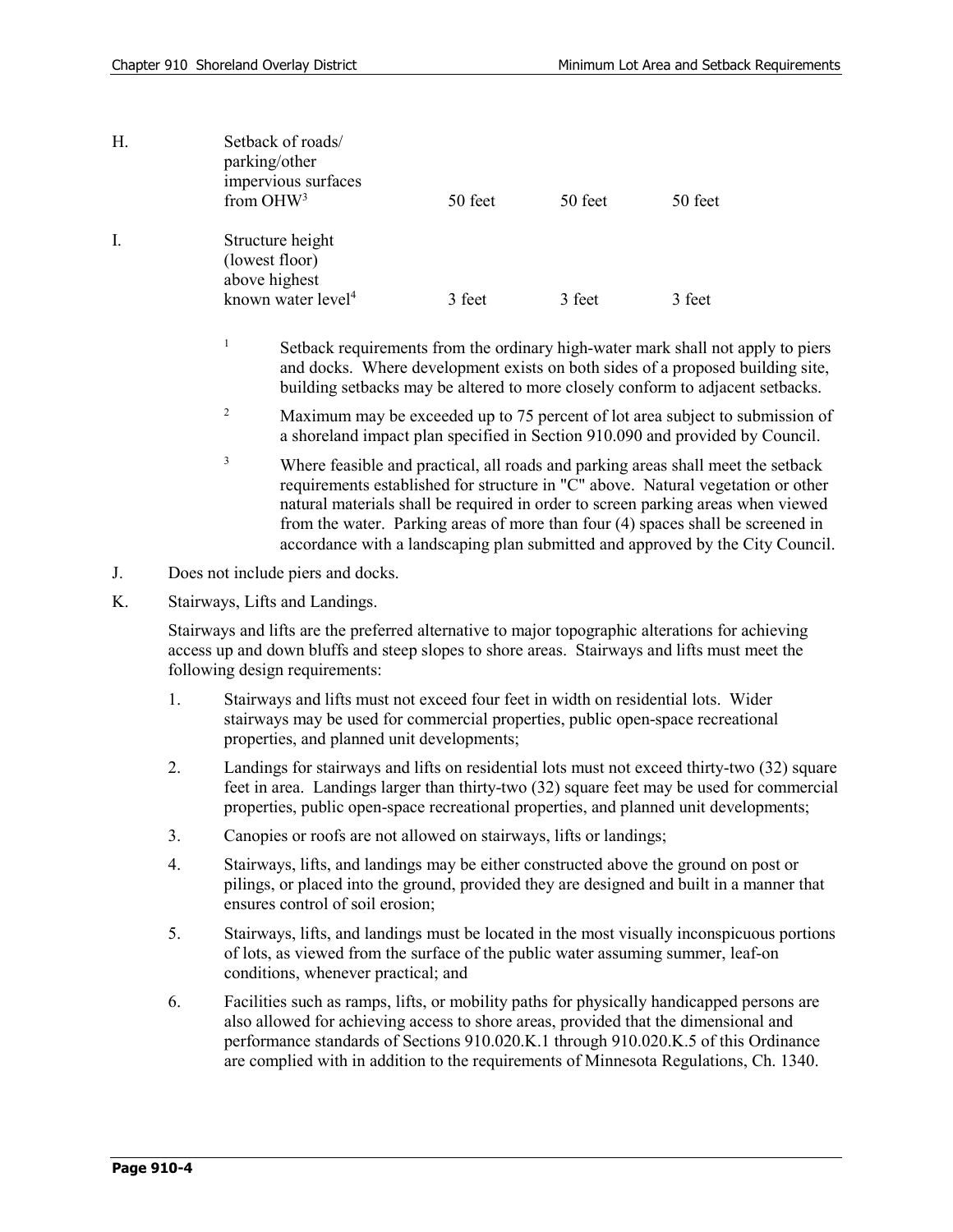### **910.040. SHORELAND ALTERATIONS.**

Alterations of vegetation and topography will be regulated to prevent erosion into public waters, fix nutrients, preserve shoreland aesthetics, preserve historic values, prevent bank slumping, and protect fish and wildlife habitat.

- A. Vegetation Alterations:
	- 1. Vegetation alteration necessary for the construction of structures and sewage treatment systems and the construction of roads and parking areas regulated by this Ordinance are exempt from the vegetation alteration standards that follow.
	- 2. Removal or alteration of vegetation, except for agricultural and forest management uses as regulated by this Ordinance is allowed subject to the following standards:
		- a. Intensive vegetation clearing within the shore and bluff impact zones and on steep slopes is not allowed. Intensive vegetation clearing for forest land conversion to another use outside of these areas is allowable as a conditional use if an erosion control and sedimentation plan is developed and approved by the soil and water conservation district in which the property is located.
		- b. In shore and bluff impact zones and on steep slopes, limited clearing of trees and shrubs and cutting, pruning, and trimming of trees is allowed to provide a view to the water from the principal dwelling site and to accommodate the placement of stairways and landings, picnic areas, access paths, beach and watercraft access areas, and permitted water-oriented accessory structures of facilities, provided that:
			- (1) The screening of structures, vehicles, or other facilities as viewed from the water, assuming summer, leaf on conditions, is not substantially reduced;
			- (2) The above provision is not applicable to the removal of trees, limbs, or branches that area dead, diseased, or pose safety hazards.
- B. Topographic Alterations/Grading and Filling:
	- 1. Grading and filling and excavations necessary for the construction of structures, sewage treatment systems, and driveways under validly issued construction permits for these facilities do not require the issuance of a separate grading and filling permit. However, the grading and filling standards in this section must be incorporated into the issuance of permits for construction of structures, sewage treatment systems, and driveways.
	- 2. Public roads and parking areas are regulated by Section 903.050 of this Ordinance.
	- 3. Notwithstanding Sections 910.040.B.1 and 910.040.B.2 of this Ordinance, a grading and filling permit will be required for:
		- a. The movement of more than ten (10) cubic yards of material on steep slopes or within shore or bluff impact zones; and
		- b. The movement of more than fifty (50) cubic yards of material outside of steep slopes and shore and bluff impact zones.
	- 4. The following considerations and conditions must be adhered to during the issuance of construction permits, grading and filling permits, conditional use permits, variances and subdivision approvals:
		- a. Grading or filling in any type 2, 3, 4, 5, 6, 7, or 8 wetland, as defined in the United States Fish and Wildlife Service Circulation No. 39 (1971 Edition), must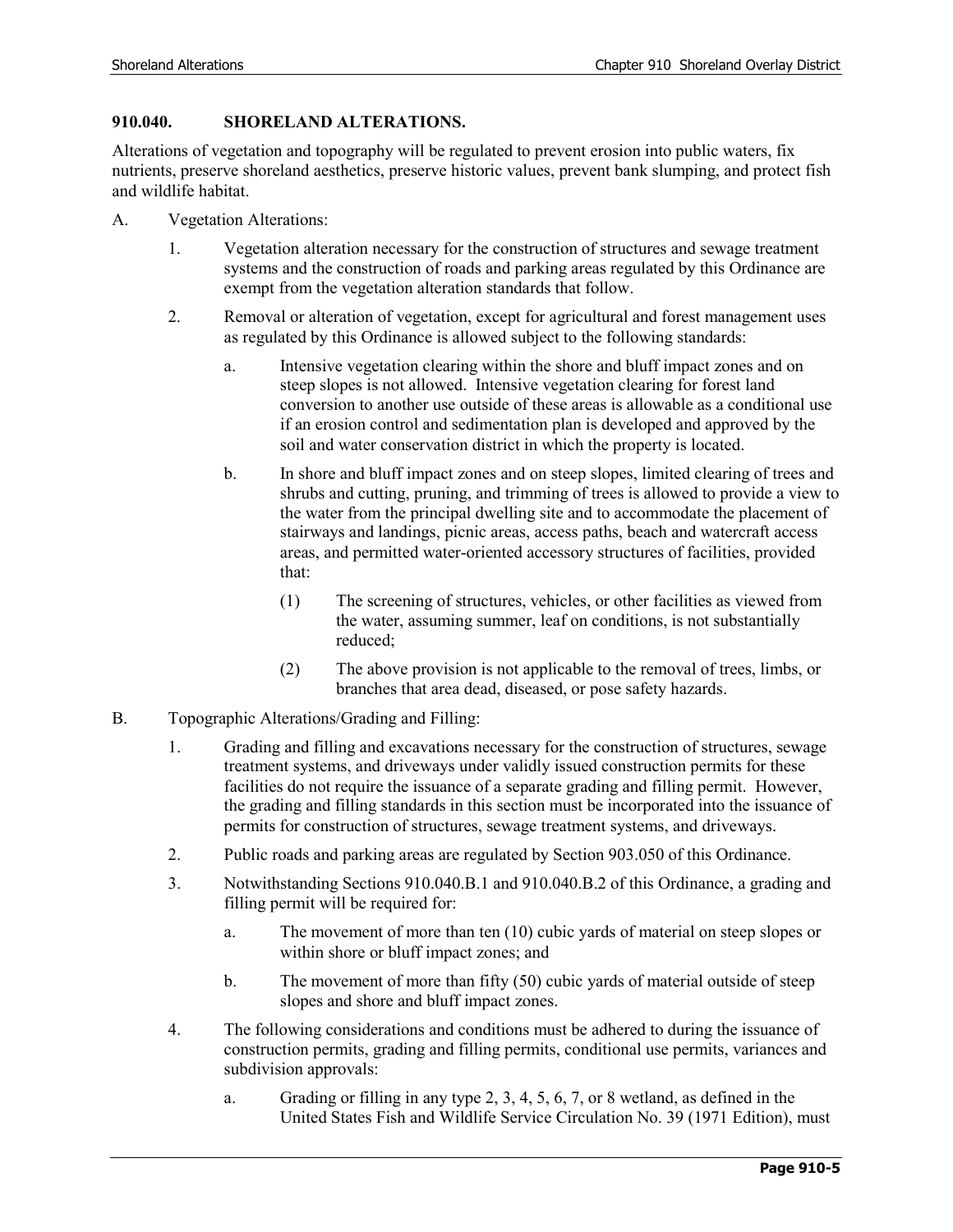be evaluated to determine how extensively the proposed activity would affect the following functional qualities of the wetland\*:

- (1) Sediment and pollutant trapping and retention;
- (2) Storage of surface runoff to prevent or reduce flood damage;
- (3) Fish and wildlife habitat;
- (4) Recreational use;
- (5) Shoreline or bank stabilization; and
- (6) Noteworthiness, including special qualities such as historic significance, critical habitat for endangered plants and animals, or others.
	- This evaluation must also include a determination of whether the wetland alteration being proposed requires permits, reviews, or approvals by other local, state, or federal agencies such as a watershed district, the Minnesota Department of Natural Resources, or the United States Army Corps of Engineers. The applicant will be so advised.
- b. Alterations must be designed and conducted in a manner that ensures only the smallest amount of bare ground is exposed for the shortest time possible;
- c. Mulches or similar materials must be used, where necessary, for temporary bare soil coverage, and a permanent vegetation cover must be established as soon as possible.
- d. Methods to minimize soil erosion and to trap sediments before they reach any surface water feature must be used;
- e. Altered areas must be stabilized to acceptable erosion control standards consistent with the field office technical guides of the local soil and water conservation districts and the United States Soil Conservation Service;
- f. Fill or excavated material must not be placed in a manner that creates an unstable slope;
- g. Plans to place fill or excavated material on steep slopes must be reviewed by qualified professionals for continued slope stability and must not create finished slopes of thirty (30) percent or greater;
- h. Fill or excavated material must not be placed in bluff impacted zones;
- i. Any alterations below the ordinary high-water level of public waters must first be authorized by the Commissioner under Minnesota Statute, Chapter 103G.241;
- j. Alterations of topography must only be allowed if they are accessory to permitted or conditional uses and do not adversely affect adjacent or nearby properties; and
- k. Placement of natural rock riprap, including associated grading of the shoreline and placement of a filter blanket, is permitted if the finished slope does not exceed three (3) feet horizontal to one foot vertical, the landward extent of the riprap is within ten (10) feet of the ordinary high-water level, and the height of the riprap above the ordinary high-water level does not exceed three (3) feet.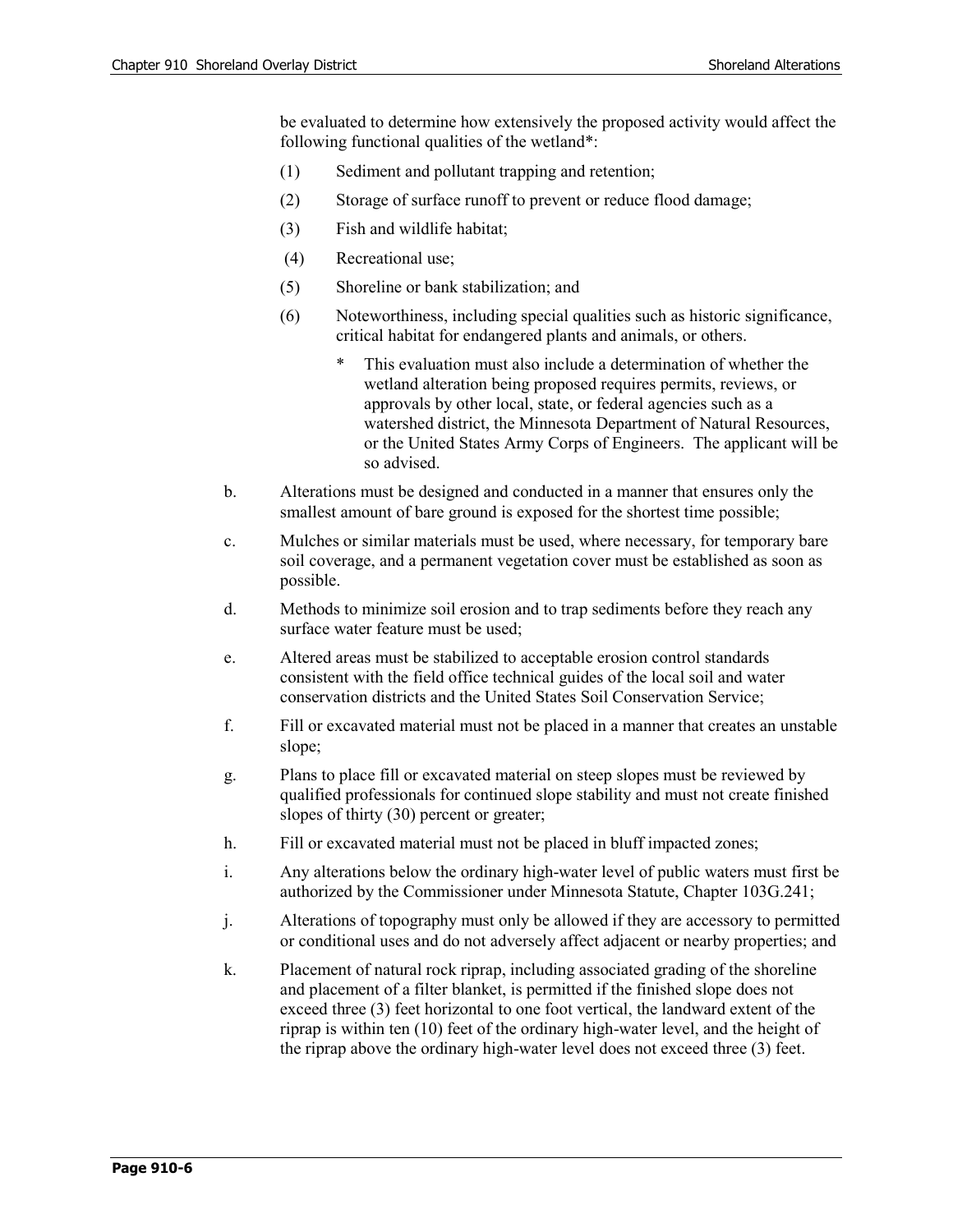- C. Placement and Design of Roads, Driveways and Parking Areas:
	- 1. Public and private roads and parking areas must be designed to take advantage of natural vegetation and topography to achieve maximum screening from view from public waters. Documentation must be provided by a qualified individual that all roads and parking areas are designed and constructed to minimize and control erosion to public waters consistent with the field office technical guides of the local soil and water conservation district, or other applicable technical materials.
	- 2. Roads, driveways, and parking areas must meet shoreland setbacks and must not be placed within bluff and shore impact zones, when other reasonable and feasible placement alternatives exist. If no alternatives exist, they may be placed within these areas, and must be designed to minimize adverse impacts.
	- 3. Public and private watercraft access ramps, approach roads, and access-related parking areas may be placed within shore impact zones provided the vegetative screening and erosion control conditions of this sub-part are met. For private facilities, the grading and filling provisions of Section 910.040.B.4 of this Ordinance must be met.
- D. Storm Water Management.

(The following regulations shall be applied to all land alterations in the Shoreland District, in addition to the requirements of the Little Canada Stormwater Ordinance, Section 927):

- 1. When possible, existing natural drainage ways, wetlands, and vegetated soil surfaces must be used to convey, store, filter, and retain storm water runoff before discharge to public waters.
- 2. Development must be planned and conducted in a manner that will minimize the extent of disturbed areas, runoff velocities, erosion potential, and reduce and delay runoff volumes. Disturbed areas must be stabilized and protected as soon as possible in accordance with Best Management Practices. Facilities or methods shall be used to retain sediment on the site.
- 3. When development density, topographic features, and soil and vegetation conditions are not sufficient to adequately handle storm water runoff using natural features and vegetation, various types of constructed facilities such as diversions, settling basins, skimming devices, dikes, waterways, and ponds may be used. Preference must be given to designs using surface drainage, vegetation, and infiltration rather than buried pipes and man-made materials and facilities.
- 4. When constructed facilities are used for storm water management, documentation must be provided by a qualified individual that they are designed and installed consistent with the field office technical guide of the local soil and water conservation districts.
- 5. New construction storm water outfalls to public waters must provide for filtering or settling of suspended solids and skimming of surface debris before discharge.

#### **910.050. SPECIAL PROVISIONS FOR COMMERCIAL, INDUSTRIAL AND PUBLIC / SEMI-PUBLIC:**

Uses without water-oriented needs must be located on lots or parcels without public waters frontage, or if located on lots or parcels with public waters frontage, must either be set back double the normal ordinary high-water level setback or be substantially screened from view from the water by vegetation or topography, assuming summer, leaf on conditions. Water-oriented need shall be determined by the Zoning Administrator.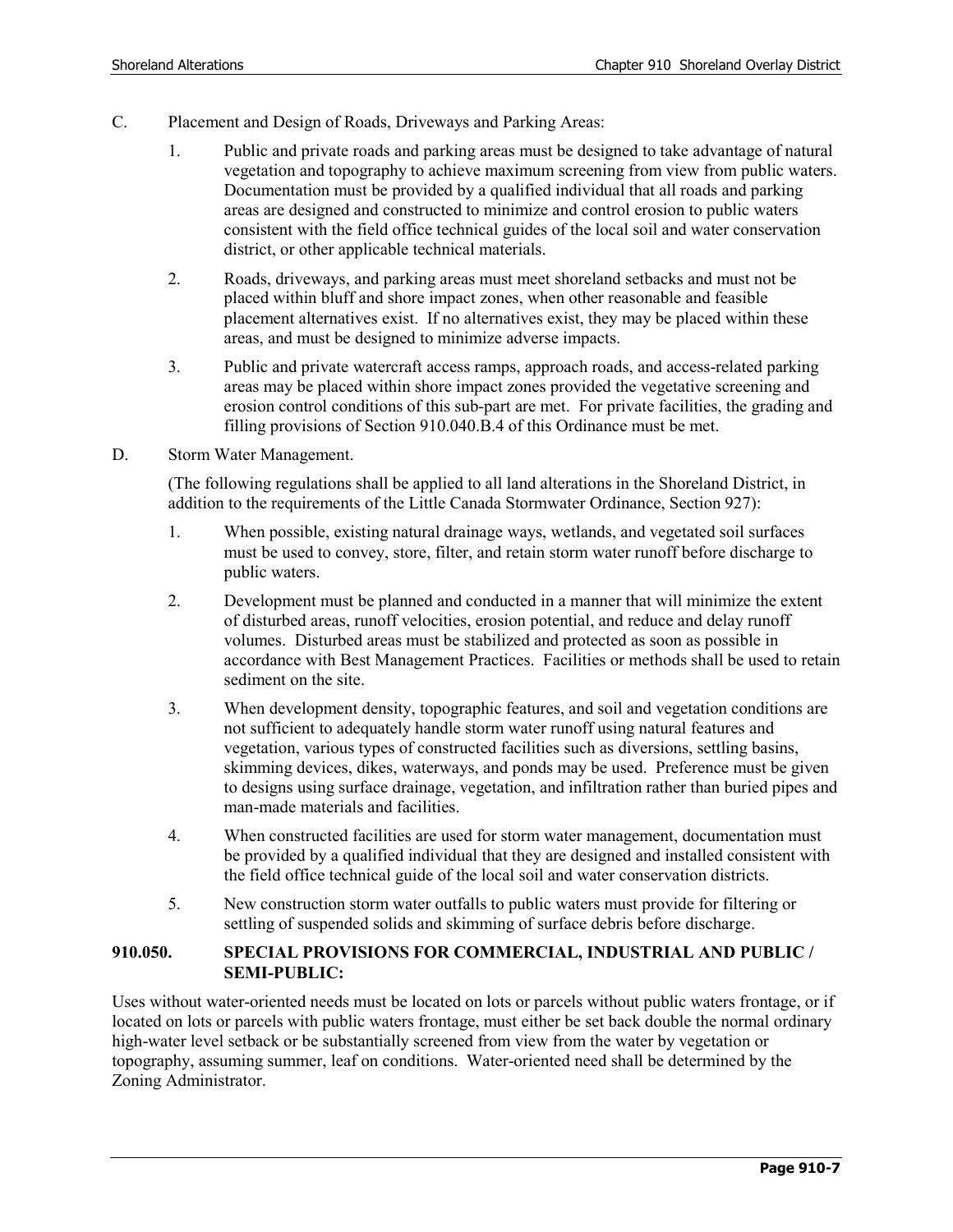#### **910.060. CONDITIONAL USES:**

Conditional uses allowable within shoreland areas shall be subject to the review and approval procedures, and criteria and conditions for review of conditional uses established in Section 921 of this Ordinance. The following additional evaluation criteria and conditions apply within shoreland areas:

A. Evaluation Criteria.

A thorough evaluation of the waterbody and the topographic, vegetation, and soils conditions on the site must be made to ensure:

- 1. The prevention of soil erosion or other possible pollution of public waters, both during and after construction;
- 2. The visibility of structures and other facilities as viewed from public waters is limited;
- 3. The site is adequate for water supply and on-site sewage treatment; and
- 4. The types, uses, and numbers of watercraft that the project will generate are compatible in relation to the suitability of public waters to safely accommodate these watercrafts.
- B. Conditions Attached to Conditional Use Permits:

The City Council, upon consideration of the criteria listed above and the purposes of this Ordinance, shall attach such conditions to the issuance of the conditional use permits as it deems necessary to fulfill the purposes of this Ordinance. Such conditions may include, but are not limited to, the following:

- 1. Increased setbacks from the ordinary high-water level;
- 2. Limitations on the natural vegetation to be removed or the requirement that additional vegetation be planted; and
- 3. Special provisions for the location, design, and use of structures, sewage treatment systems, watercraft launching and docking areas, and vehicle parking areas.

### **910.070. VARIANCES**

- A. Variances may only be granted in accordance with Minnesota Statute, Chapter 462, as applicable. A variance may not circumvent the general purposes and intent of this Ordinance. No variance may be granted that would allow any use that is prohibited in the zoning district in which the subject property is located. Conditions may be imposed in the granting of a variance to ensure compliance and to protect adjacent properties and the public interest. In considering a variance request, the City Council must also consider whether the property owner has reasonable use of the land without the variance, whether the property is used seasonally or year-round, whether the variance is being requested solely on the basis of economic considerations, and the characteristics of development on adjacent properties.
- B. The City Council shall hear and decide requests for variances in accordance with the rules that it has adopted for the conduct of business. When a variance is approved after the Department of Natural Resources has formally recommended denial in the hearing record, the notification of the approved variance required in Section 910.090 shall also include the City Council's summary of the public record/testimony and the findings of facts and conclusions which supported the issuance of the variance.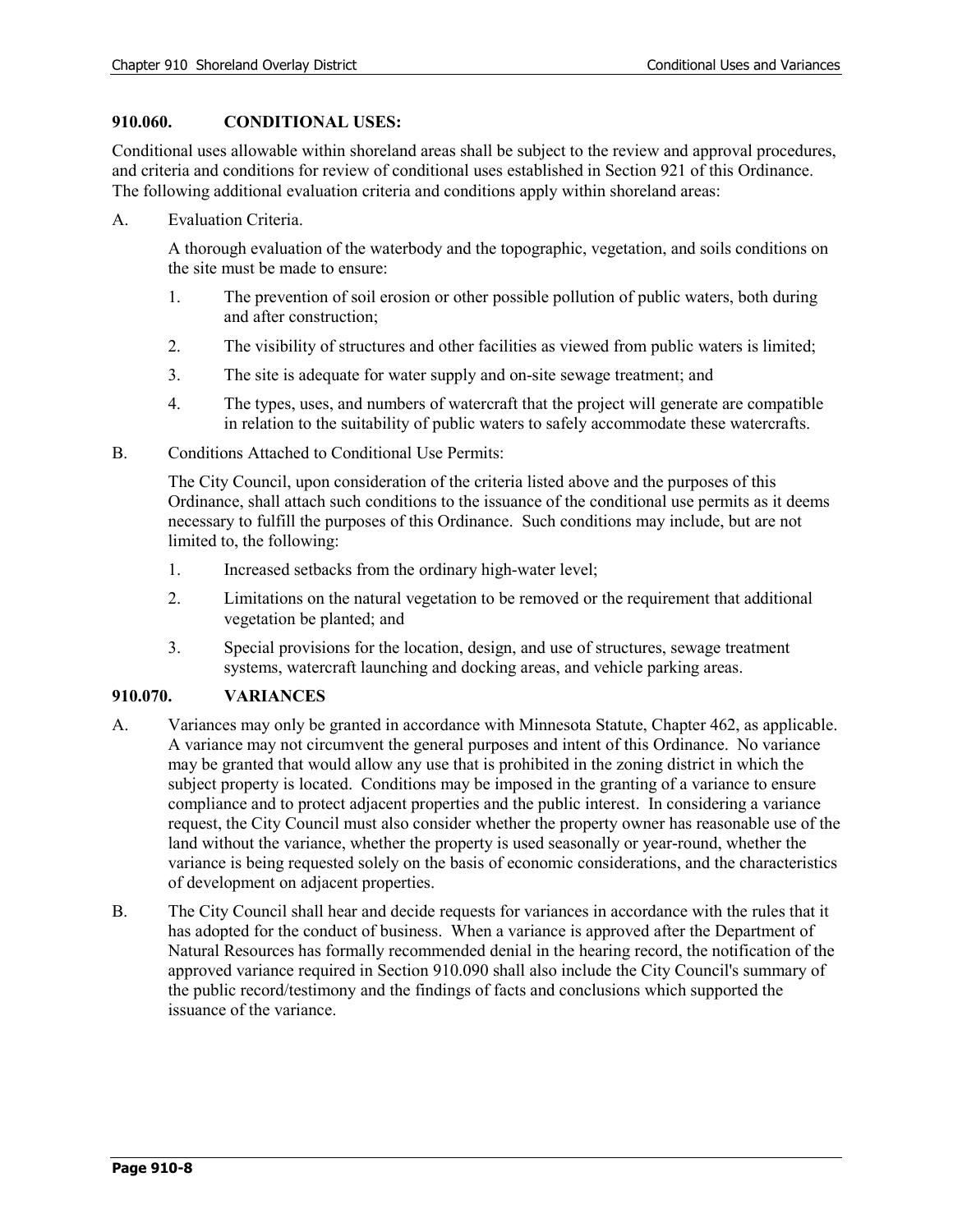### **910.080. SUBDIVISION / PLATTING PROVISIONS**

A. Land Suitability:

Each lot created through subdivision, including planned unit development authorized under Section 910.080 of this Ordinance, must be suitable in its natural state for the proposed use with minimal alteration. Suitability analysis by the local unit of government shall consider susceptibility to flooding, existence of wetlands, soil and rock formations with severe limitations for development, severe erosion potential, steep topography, inadequate water supply or sewage treatment capabilities, near-shore aquatic conditions unsuitable for water-based recreation, important fish and wildlife habitat, presence of significant historic sites, or any other feature of the natural land likely to be harmful to the health, safety, or welfare of future residents of the proposed subdivision of Little Canada.

B. Consistency with Other Controls:

Subdivisions must conform to all official controls within the Little Canada Subdivision Ordinance, Sections 1001 through 1012. A subdivision will not be approved where a later variance from one or more standards in official controls would be needed to use the lots for their intended purpose.

C. Information Requirements:

Sufficient information must be submitted by the applicant for the community to make a determination of land suitability. The information shall include at least the following:

- 1. Topographic contours at ten (10) foot intervals or less from United States Geological Survey maps or more accurate sources, showing limiting size characteristics;
- 2. The surface water features required in Minnesota Statutes, Section 505.02, Subdivision 1, to be shown on plats, obtained from United States Geological Survey quadrangle topographic maps or more accurate sources;
- 3. Adequate soils information to determine suitability for building capabilities for every lot from the most current existing sources or from field investigations such as soil borings, or other methods;
- 4. Information regarding extent of anticipated vegetation and topographic alterations; nearshore aquatic conditions, including depths, types of bottom sediments, and aquatic vegetation; and proposed methods for controlling storm water runoff and erosion, both during and after construction activities;
- 5. Location of 100-year floodplain areas and floodway districts from existing adopted maps or data; and
- 6. A line or contour representing the ordinary high-water level, the "toe" and the "top" of the bluffs, and the minimum building setback distances from the top of the bluff and the lake or stream.
- D. Dedications:

When a land or easement dedication is a condition of subdivision approval, the approval must provide easements over natural drainage or ponding areas for management of storm water and significant wetlands.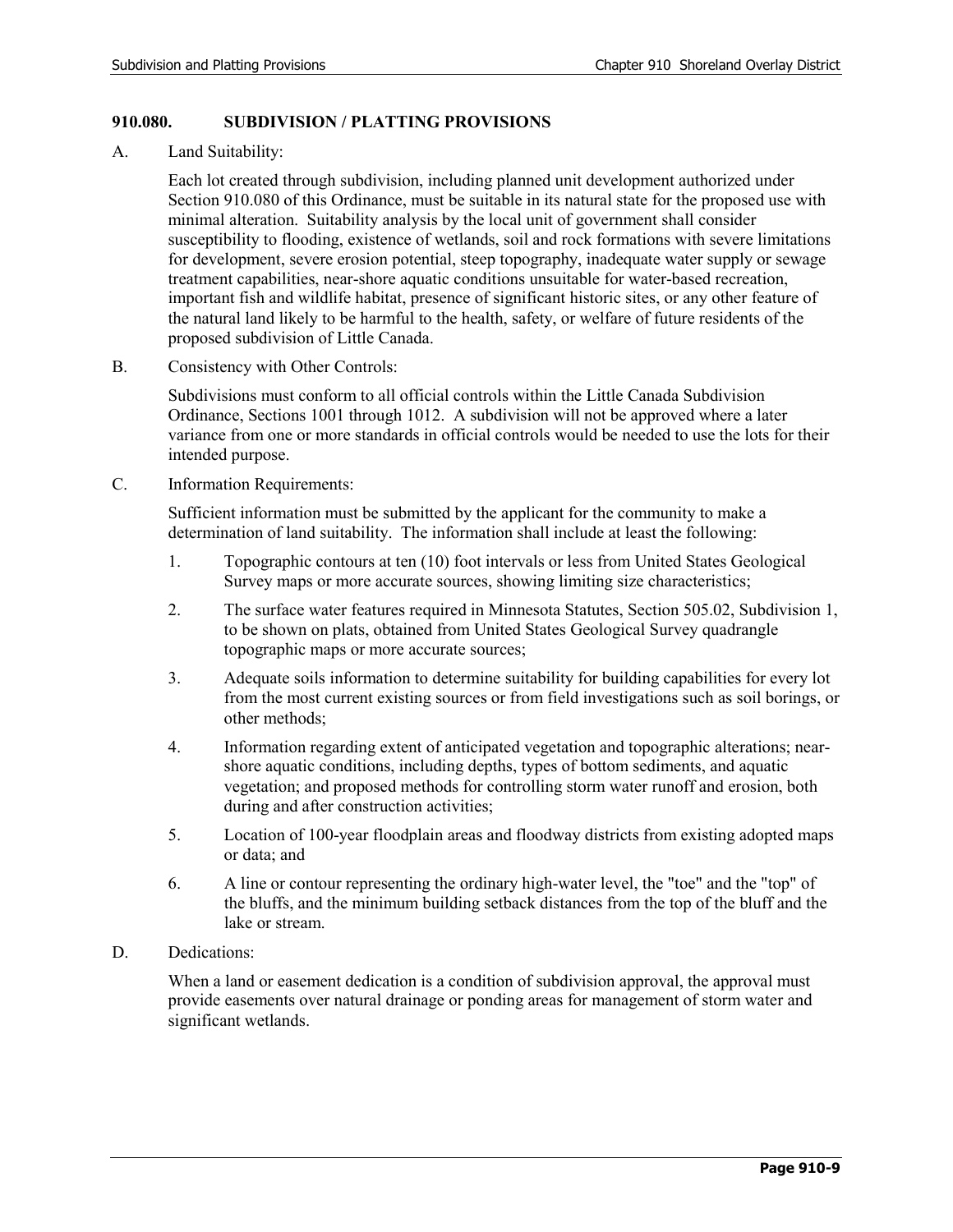E. Platting:

All subdivisions that create five or more lots or parcels that are ten (10) acres or less in size shall be processed as a plat in accordance with Minnesota Statutes, Chapter 505. No permit for construction of buildings or sewage treatment systems shall be issued for lots created after these official controls were enacted unless the lot was approved as part of a formal subdivision.

F. Controlled Access or Recreational Lots:

Lots intended as controlled accesses to public waters or for recreational use areas for use by nonriparian lots within a subdivision must meet or exceed the sizing criteria in Section 910.030 of this Ordinance.

#### **910.090. NOTIFICATIONS TO THE DEPARTMENT OF NATURAL RESOURCES.**

- A. Copies of all notices of any public hearings to consider variances, amendments, or conditional uses under local shoreland management controls must be sent to the Commissioner or the Commissioner's designated representative and postmarked at least ten (10) days before the hearings. Notices of hearings to consider proposed subdivisions/plats must include copies of the subdivision/plat.
- B. A copy of approved amendments and subdivisions/plats, and final decisions granting variances or conditional uses under local shoreland management controls must be sent to the Commissioner or the Commissioner's designated representative and postmarked within ten (10) days of final action.

#### **910.100 PLANNED-UNIT DEVELOPMENTS**

A. Types of PUDs Permissible:

Planned unit developments (PUDs) are allowed for new projects on undeveloped land, redevelopment of previously built sites, or conversions of existing buildings and land. The land use districts in which they are an allowable use are identified in the land use district descriptions in Subd. 910.020.B.1 of this Ordinance and the official zoning map.

B. Application for a PUD:

The applicant for a PUD must submit the following documents prior to final action being taken on the application request:

- 1. A site plan and/or plat for the project showing locations of property boundaries, surface water features, existing and proposed structures and other facilities, land alterations, sewage treatment and water supply systems (where public systems will not be provided), and topographic contours at two (2) foot intervals or less. When a PUD is a combined commercial and recreational development, the site plan and/or plat must indicate and distinguish which buildings and portions of the project are residential, commercial, or a combination of the two.
- 2. A property owners association agreement (for residential PUDs) with mandatory membership, and all in accordance with the requirements of Section 910.110.F of this Ordinance.
- 3. Deed restrictions, covenants, permanent easements or other instruments that:
	- a. Properly address future vegetative and topographic alterations, construction of additional buildings, beaching of watercraft, and construction of commercial buildings in residential PUDs; and
	- b. Ensure the long-term preservation and maintenance of open space in accordance with the criteria and analysis specified in Section 910.110.F of this Ordinance.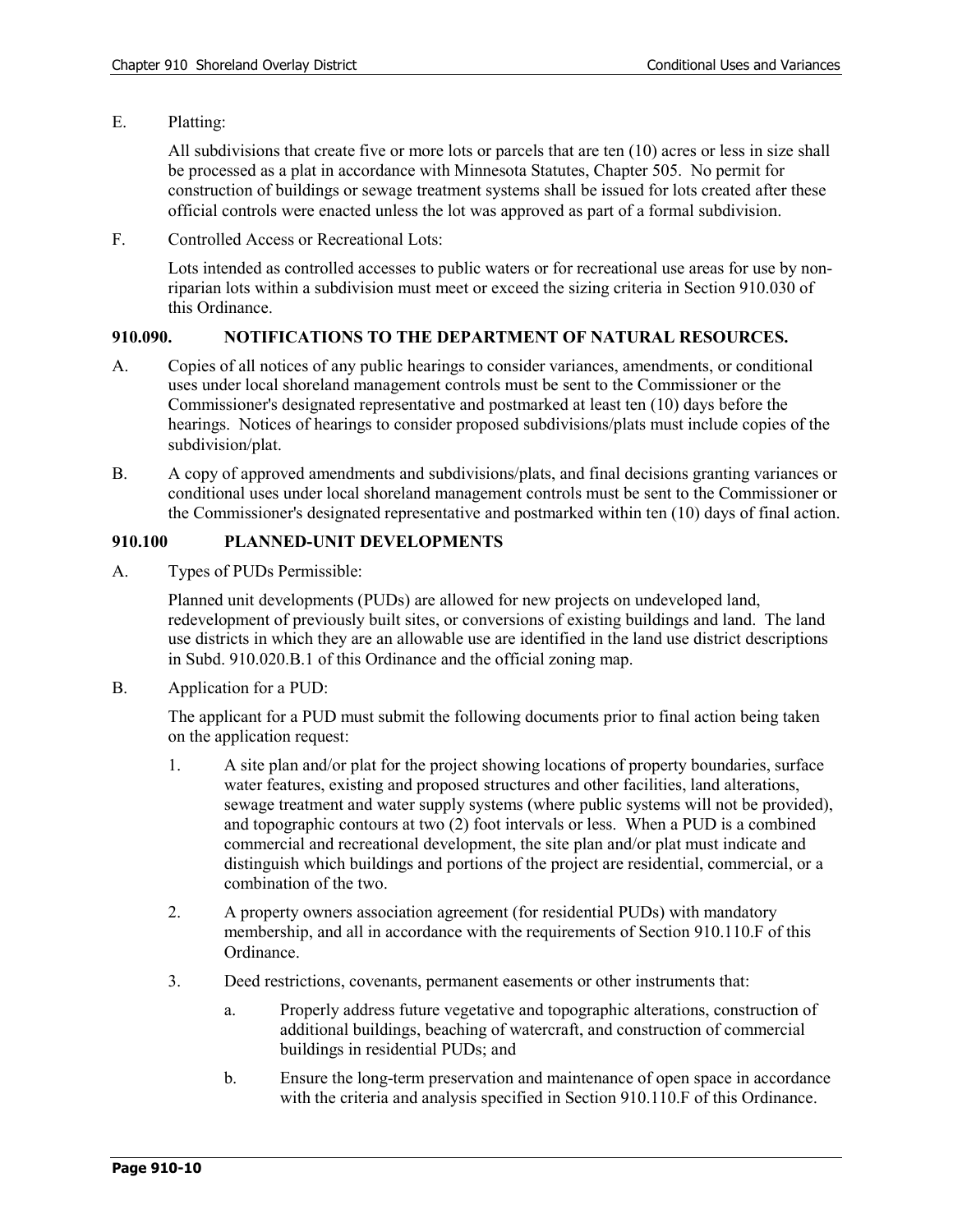- 4. When necessary, a master plan/drawing describing the project and the floor plan for all commercial structures to be occupied.
- 5. Those additional documents as requested by the Zoning Administrator that are necessary to explain how the PUD will be designed and will function.
- C. Site "Suitable Area" Evaluations:

Proposed new or expansions to existing planned unit developments must be evaluated using the following procedures and standards to determine the suitable area for the dwelling unit/dwelling site density evaluation in Section 910.110.F of this Ordinance.

1. The project parcel must be divided into tiers by locating one or more lines approximately parallel to a line that identifies the ordinary high-water level at the following intervals, proceeding landward.

|                                   | Sewered         |
|-----------------------------------|-----------------|
|                                   | $(\text{feet})$ |
| <b>General Development Lakes-</b> |                 |
| <b>First Tier</b>                 | 200             |
| Second and Addl. Tiers            | 200             |
| Recreational Development Lakes    | 267             |

### **Shoreland Tier Dimensions**

- 2. The suitable area within each tier is next calculated by excluding from the tier area all wetlands, bluffs, or land below the ordinary high-water level of public waters. This suitable area and the proposed project are then subject to either the residential or commercial planned unit development density evaluation steps to arrive at an allowable number of dwelling units or sites.
- D. Residential and Commercial PUD Density Evaluation:

The procedures for determining the "base" density of a PUD and a density increase multipliers is as follows. Allowable densities may be transferred from any tier to any other tier further from the waterbody, but must not be transferred to any other tier closer.

- 1. Residential PUD "Base" Density Evaluation.
	- a. The suitable area within each tier is divided by the single residential lot size standard for lakes, unless the local unit of government has specified an alternative minimum lot size for rivers which shall then be used to yield a base density of dwelling units or sites for each tier. Proposed locations and numbers of dwelling units or sites for the residential planned unit developments are then compared with the tier, density, and suitability analysis herein and the design criteria in Section 910.110.F of this Ordinance.
- 2. Commercial PUD "Base" Density Evaluation.
	- a. Determine the average inside living area size of dwelling units or sites within each tier, including both existing and proposed units and sites. Computation of inside living area sizes need not include decks, patios, stops, steps, garages, or porches and basements, unless they are habitable space.
	- b. Select the appropriate floor area ratio from the following table.

# **Commercial Planned Unit Development Floor Area Ratios\* Public Waters Classes**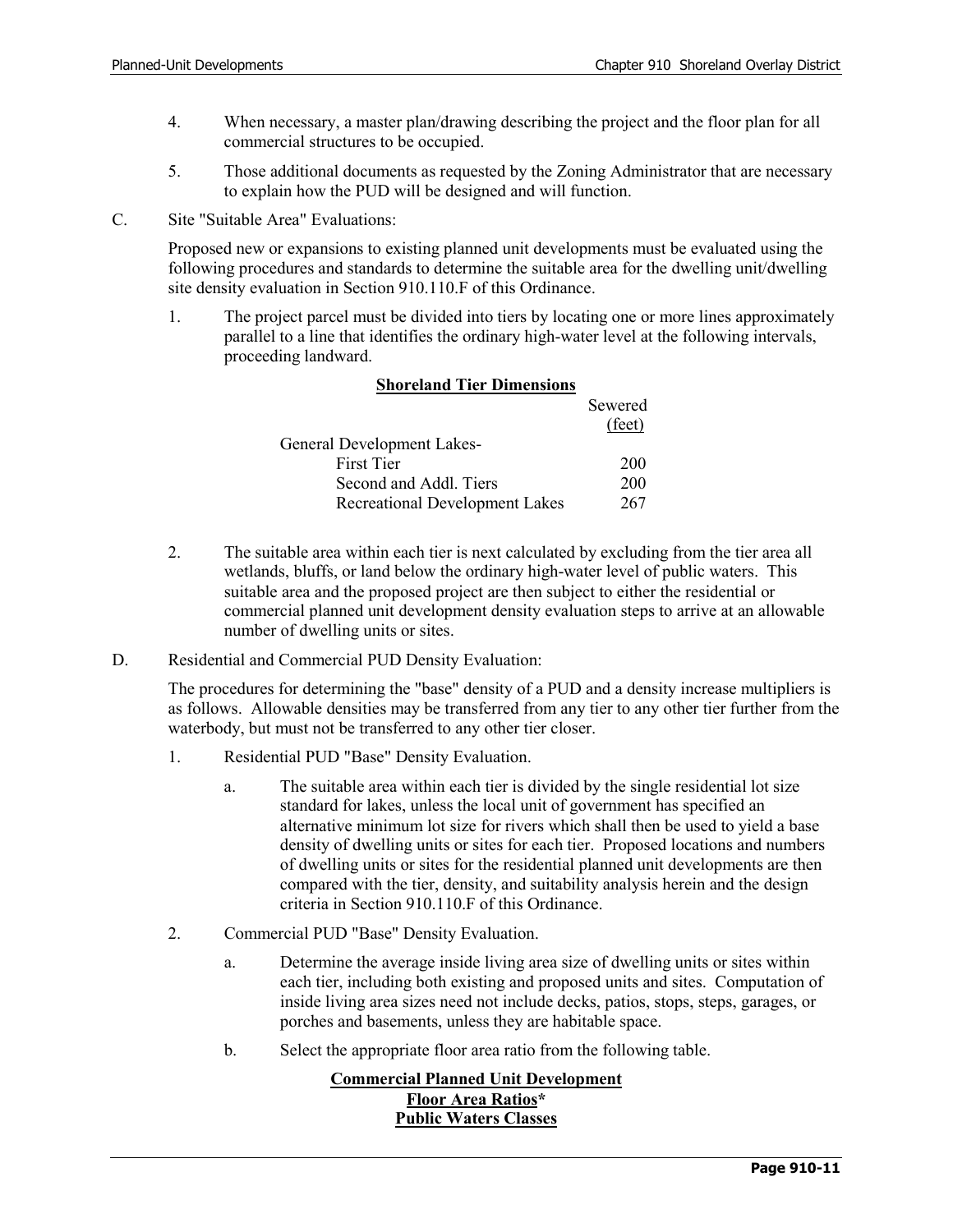| *Average<br>unit floor<br>area (sq.ft.) | General<br>Development<br>Lakes | Recreational<br>Lakes |
|-----------------------------------------|---------------------------------|-----------------------|
| 200                                     | .040                            | .020                  |
| 300                                     | .048                            | .024                  |
| 400                                     | .056                            | .028                  |
| 500                                     | .065                            | .032                  |
| 600                                     | .072                            | .038                  |
| 700                                     | .082                            | .042                  |
| 800                                     | .091                            | .046                  |
| 900                                     | .099                            | .050                  |
| 1,000                                   | .108                            | .054                  |
| 1,100                                   | .116                            | .058                  |
| 1,200                                   | .125                            | .064                  |
| 1,300                                   | .133                            | .068                  |
| 1,400                                   | .142                            | .072                  |
| 1,500                                   | .150                            | .075                  |
|                                         |                                 |                       |

- For average unit floor areas less than shown, use the floor area ratios listed for 200 square feet. For areas greater than shown, use the ratios listed for 1,500 square feet. For recreational camping areas, use the ratios listed at 400 square feet. Manufactured home sites in recreational camping areas shall use a ratio equal to the size of the manufactured home, or if unknown, the ratio listed for 1,000 square feet.
- c. Multiply the suitable area within each tier by the floor area ratio to yield total floor area for each tier allowed to be used for dwelling units or sites.
- d. Divide the total floor area by tier computed in Section 910.100.D.2.c. of this Ordinance by the average inside living area size determined in Section 910.100.D.2.a. of this Ordinance. This yields a base number of dwelling units and sites for each tier.
- e. Proposed locations and numbers of dwelling units or sites for the commercial planned unit development are then compared with the tier, density and suitability analysis herein and the design criteria in Section 910.110.F of this Ordinance.
- 3. Density Increase Multipliers.
- a. Increases to the dwelling unit or dwelling site base densities previously determined are allowable if the dimensional standards in Section 910.020 of this Ordinance are met or exceeded and the design criteria in Section 910.110.F of this Ordinance are satisfied. The allowable density increases in Section 910.100.D.3.b. of this Ordinance will only be allowed if structure setbacks from the ordinary high water level are increased to at least fifty (50) percent greater than the minimum setback, or the impact on the waterbody is reduced an equivalent amount through vegetative management, topography, or additional means acceptable to the City of Little Canada and the setback is at least twentyfive (25) percent greater than the minimum setback.
- b. Allowable dwelling unit or dwelling site density increases for residential or commercial planned unit developments: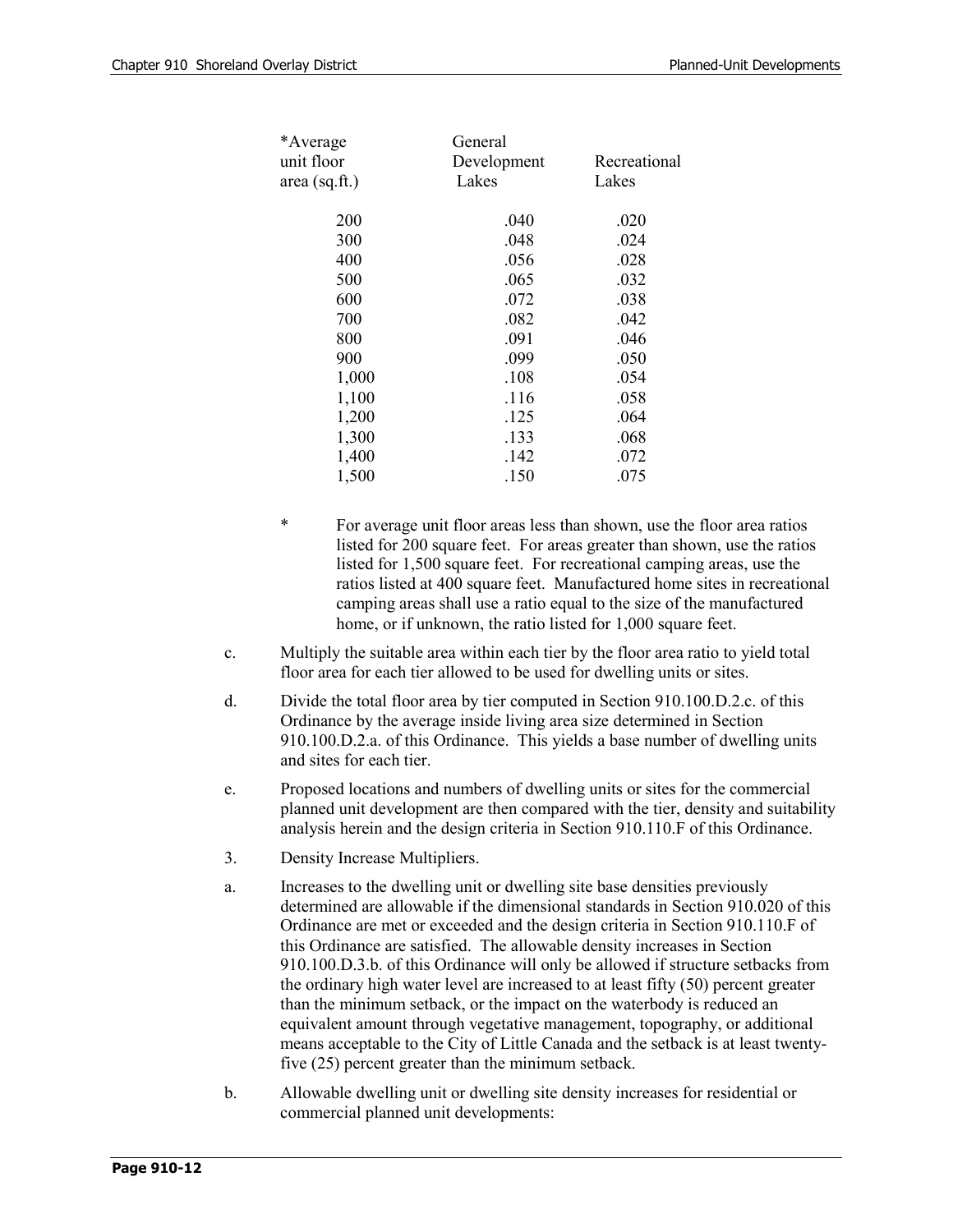| <b>Maximum density increase</b><br>within each tier (percent) |  |  |
|---------------------------------------------------------------|--|--|
| 50                                                            |  |  |
| 100                                                           |  |  |
| <b>200</b>                                                    |  |  |
| <b>200</b>                                                    |  |  |
| 200                                                           |  |  |
|                                                               |  |  |

- F. Maintenance and Design Criteria.
	- 1. Maintenance and Administration Requirements.
		- a. Before final approval of a planned unit development, adequate provisions must be developed for preservation and maintenance in perpetuity of open spaces and for the continued existence and functioning of the development.
		- b. Open Space Preservation. Deed restrictions, covenants, permanent easements, public dedication and acceptance, or other equally effective and permanent means must be provided to ensure long-term preservation and maintenance of open space. The instruments must include all of the following protections:
			- (1) Commercial uses prohibited (for residential PUDs);
			- (2) Vegetation and topographic alterations other than routine maintenance prohibited;
			- (3) Construction of additional buildings or storage of vehicles and other materials prohibited; and
			- (4) Uncontrolled beaching of watercraft prohibited.
		- c. Development organization and functioning. Unless an equally effective alternative community framework is established, when applicable, all residential planned unit developments must use an owner's association with the following features:
			- (1) Membership must be mandatory for each dwelling unit or site purchaser and any successive purchasers;
			- (2) Each member must pay a pro rata share of the association's expenses, and unpaid assessments can become liens on units or sites;
			- (3) Assessments must be adjustable to accommodate changing conditions; and
			- (4) The association must be responsible for insurance, taxes, and maintenance of all commonly owned property and facilities.
	- 2. Open Space Requirements.

Planned unit developments must contain open space meeting all of the following criteria:

- a. At least fifty (50) percent of the total project area within the Shoreland District must be preserved as open space;
- b. Dwelling units or sites, road rights-of-way, or land covered by road surfaces, parking areas, or structures, except water-oriented accessory structures or facilities, are developed areas and shall not be included in the computation of minimum open space;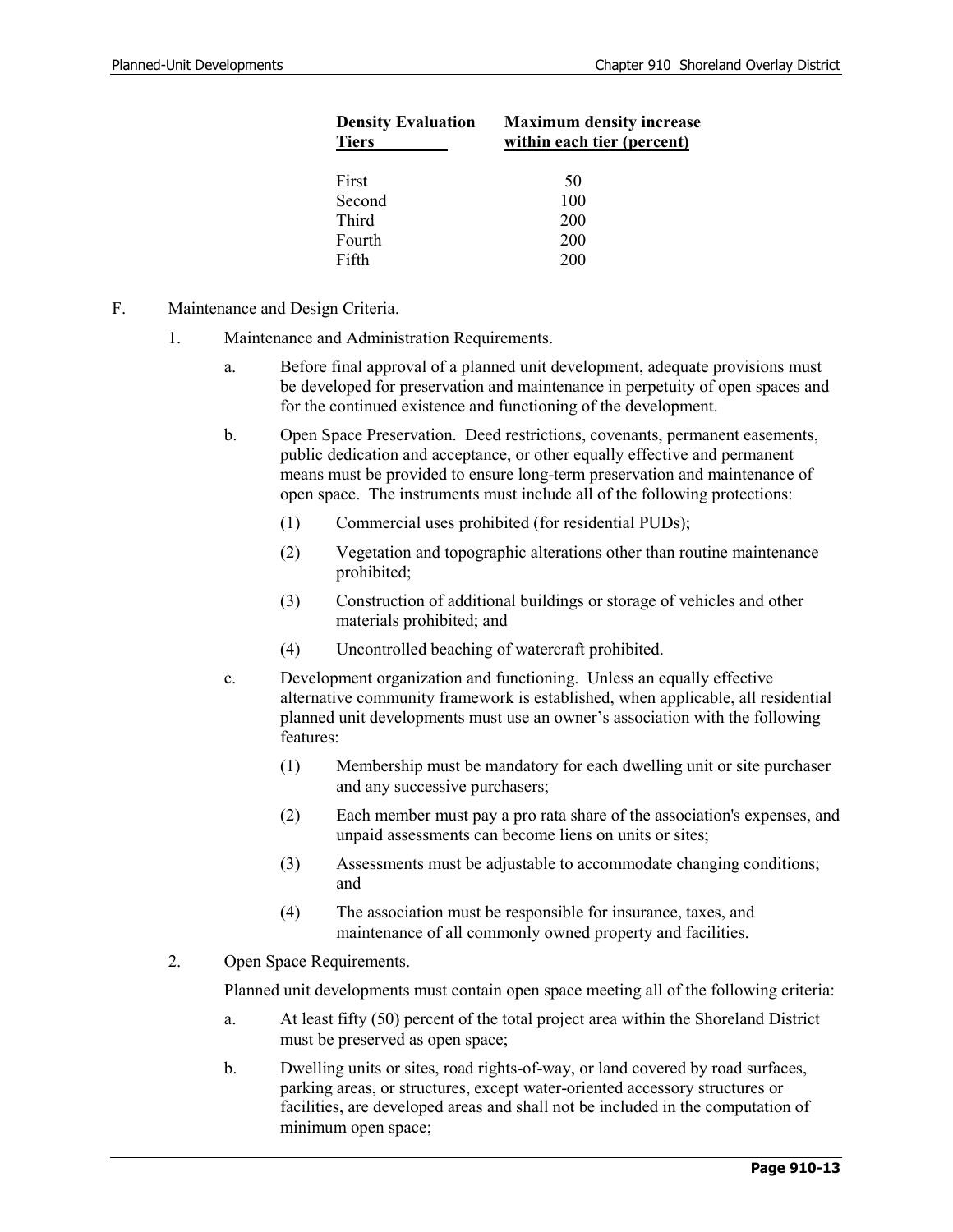- c. Open space must include areas with physical characteristics unsuitable for development in their natural state, and areas containing significant historic sites or unplatted cemeteries;
- d. Open space may include outdoor recreational facilities for use by owners of dwelling units or sites, by guests staying in commercial dwelling units or sites, and by the general public;
- e. Open space may include subsurface sewage treatment systems if the use of the space is restricted to avoid adverse impacts on the systems;
- f. Open space must not include commercial facilities or uses, but may contain water-oriented accessory structures or facilities;
- g. The appearance of open space areas, including topography, vegetation, and allowable uses, must be preserved by use of restrictive deed covenants, permanent easements, public dedication and acceptance, or other equally effective and permanent means; and
- h. The shore impact zone, based on normal structure setbacks, must be included as open space. For residential PUDs, at least fifty (50) percent of the shore impact zone area of existing developments or at least seventy (70) percent of the shore impact zone area of new developments must be preserved in its natural existing state. For commercial PUDs, at least fifty (50) percent of the shore impact zone must be preserved in its natural state.
- 3. Erosion Control and Storm Water Management.

Erosion control, storm water management plans, and Best Management Practices must be developed and the PUD must:

- a. Be designed, and the construction managed, to minimize the likelihood of serious erosion occurring either during or after construction. This must be accomplished by limiting the amount and length of time of bare ground exposure. Temporary ground covers, sediment entrapment facilities, vegetated buffer strips, or other appropriate techniques must be used to minimize erosion impacts on surface water features. Erosion control plans approved by a soil and water conservation district may be required if project size and site physical characteristic warrant; and
- b. Be designed and constructed to effectively manage reasonably expected quantities and qualities of storm water runoff. Impervious surface coverage within any tier must not exceed twenty-five (25) percent of the tier area, except that for commercial PUDs thirty-five (35) percent impervious surface coverage may be allowed in the first tier of general development lakes with an approved storm water management plan and consistency with Section 910.030 of this Ordinance.
- c. Be designed to be consistent with the City of Little Canada Erosion Control Ordinance (Section 928) and Stormwater Ordinance (Section 927).
- 4. Centralization and Design of Facilities.

Centralization and design of facilities and structures must be done according to the following standards:

a. Planned unit developments must be connected to publicly owned water supply and sewer systems.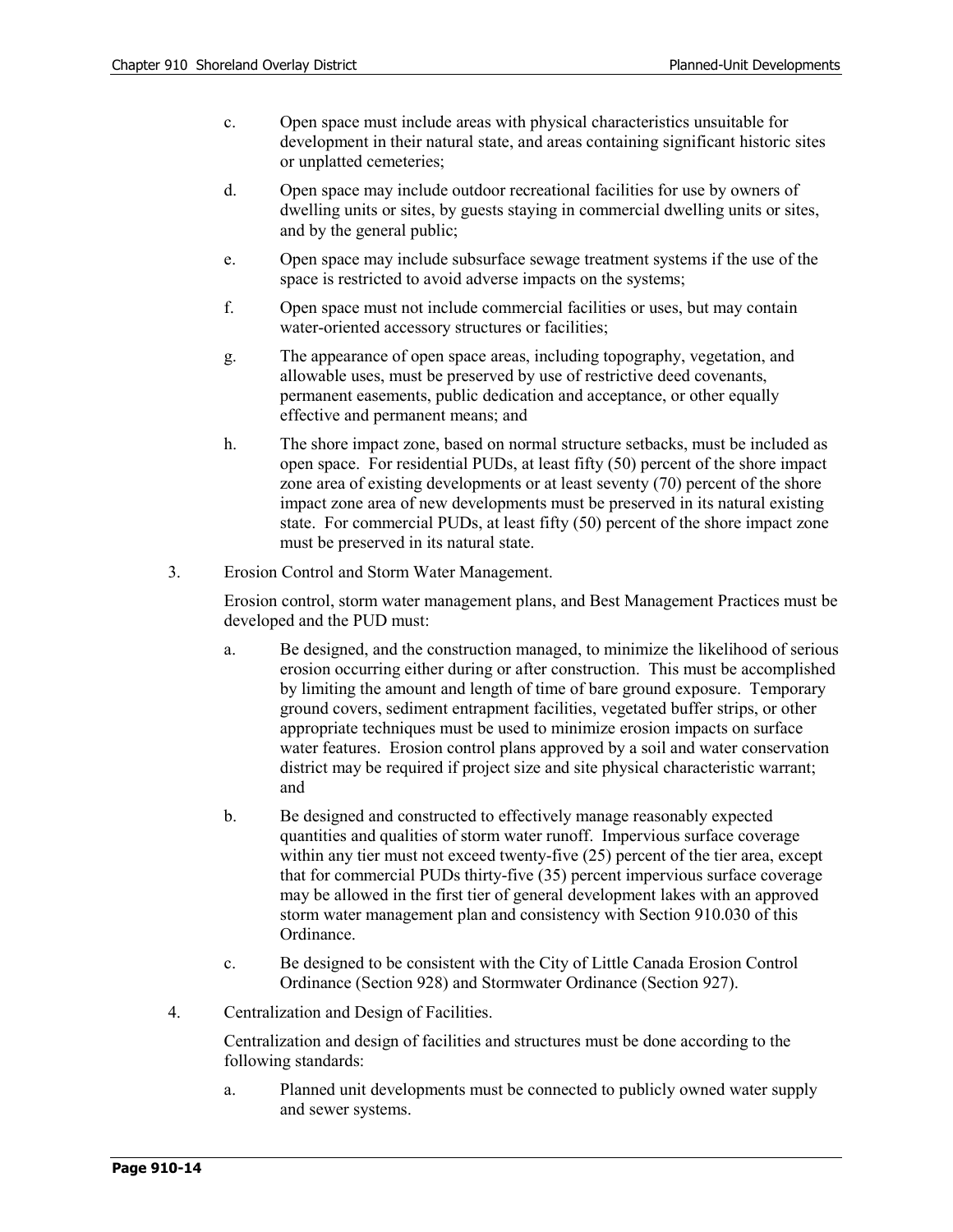- b. Dwelling units or sites must be clustered into one or more groups and located on suitable areas of the development. They must be designed and located to meet or exceed the following dimensional standards for the relevant shoreland classification: setback from the ordinary high-water level, elevation above the surface water features, and maximum height. Setbacks from the ordinary highwater level must be increased in accordance with Section 910.030 of this Ordinance for developments with density increases;
- c. Shore recreation facilities, including but not limited to swimming areas, docks, and watercraft mooring areas and launching ramps, must be centralized and located in areas suitable for them. Evaluation of suitability must include consideration of land slope, water depth, vegetation, soils, depth to groundwater and bedrock, or other relevant factors. The number of spaces provided for continuous beaching, mooring, or docking of watercraft must not exceed one for each allowable dwelling unit or site in the first tier (notwithstanding existing mooring sites in an existing commercially used harbor). Launching ramp facilities, including a small dock for loading and unloading equipment, may be provided for use by occupants of dwelling units or sites located in other tiers;
- d. Structures, parking areas, and other facilities must be treated to reduce visibility as viewed from public waters and adjacent shorelands by vegetation, topography, increased setbacks, color, or other means acceptable to the City of Little Canada, assuming summer, leaf-on conditions. Vegetative and topographic screening must be preserved, if existing, or may be required to be provided;
- e. Accessory structures and facilities, except water oriented accessory structures, must meet the required principal structure setback and must be centralized.

# **910.110. DEVELOPMENT ON SUBSTANDARD LOTS**

A. Purpose:

The purpose of regulating development on substandard lots of record is to coordinate development on substandard lots to insure environmentally sensitive development, insure compatibility with surrounding existing development and to allow for combination of lots to the extent possible.

- B. Substandard Lots:
	- 1. A lot of record existing upon the effective date of this Ordinance in a residential district, located adjacent to a General Development Lake, which does not meet the requirements of this Ordinance as to area or width may be utilized for single family detached dwelling purposes provided that:
		- a. Requires a conditional use permit based upon procedures set forth in and regulated by Section 917 of this Ordinance.
		- b. The lot has been assessed a full sewer and water assessment.
		- c. The lot has been in separate ownership from abutting lands at all times since it became substandard.
		- d. The lot was created compliant with official controls in effect at the time.
		- e. All setback and sewage treatment requirements of the Shoreland District are met.
		- f. A substandard water frontage lot with public sewer shall be a minimum of fifty (50) feet in width measured at the front yard setback line and shall have a